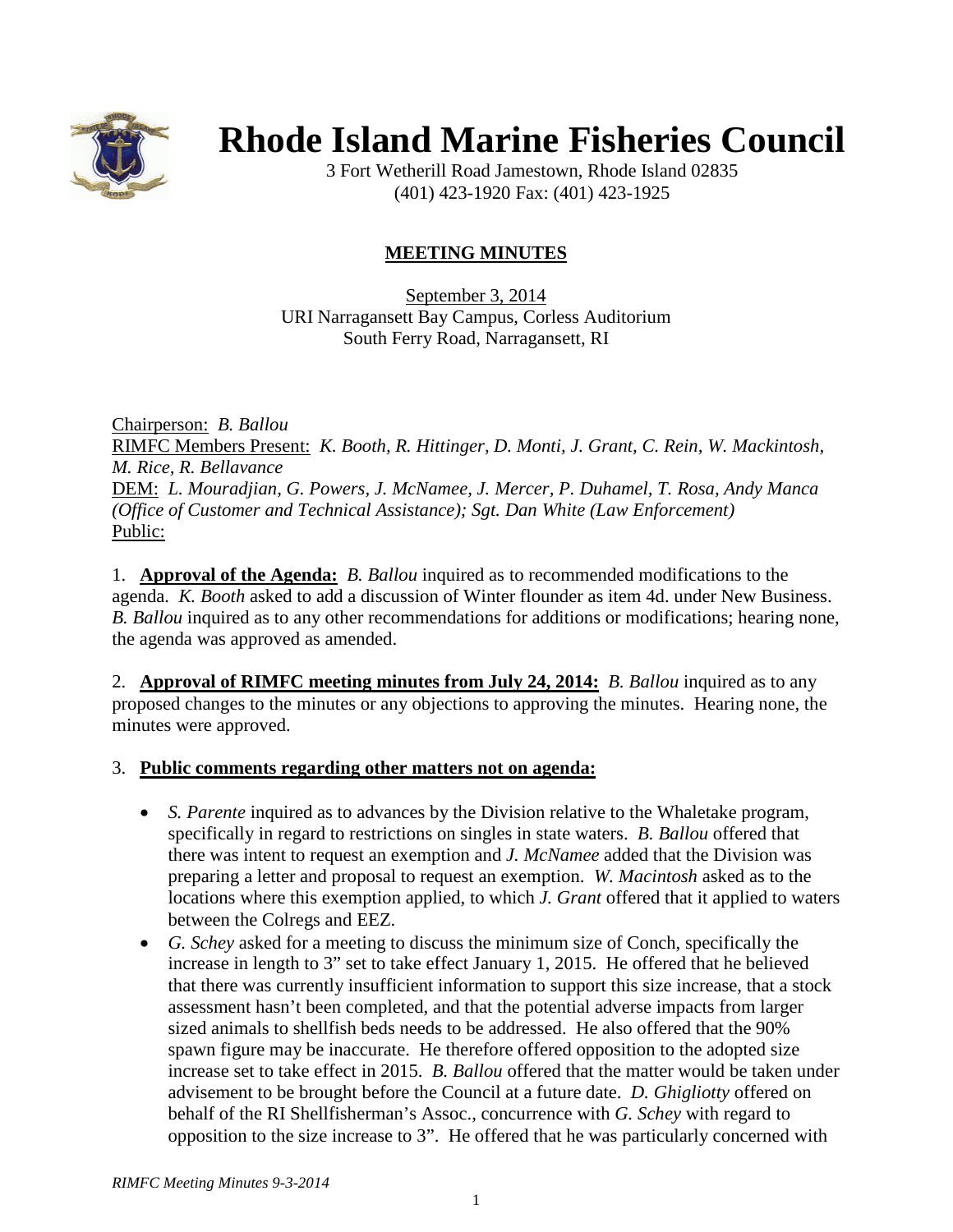potential damage to shellfish beds if these larger animals were left un-harvested, and that there was insufficient information to support this size increase.

#### 4. **New business:**

## a. **Proposed closure of areas in Ninigret Pond Shellfsh Management Area (Foster Cove), Charlestown, for Oyster Restoration activities:**

• *J. Mercer* provided an overview of the proposal, which involves a wild harvest closure of 2 small areas within Fosters' Cove (Ninigret Pond Shellfish Mgmt. Area) for the purposes of conducting oyster restoration activities as part of the NRCS EQUIP Program. He offered that closure of these areas to wild harvest should have minimal impact to wild harvest due to the minimal amount of legal size oysters found in the area; this being due to substantial commercial harvest from Ninigret Pond over the past 2 years. He offered that the SAP voted unanimously to approve the closures as proposed, with the caveat that a sunset end date be included to provide assurance that the area wouldn't be closed permanently*. J. McNamee* then offered that the inclusion of sunset provisions in regulations aren't necessarily the most effective means to assure that the area is re-opened, due to difficulty with tracking. He offered that there were numerous examples of regulations sunsetting, but due to lack of awareness, no actual change occurred on the sunset date. He offered that the best means would be to provide for periodic (e.g., annual) review by the Council and/or SAP of all SMA closures. *J. Grant* offered that the SAP was unanimously in support of the proposal, but that there was concern about the ability to re-open the areas once the project is complete. *J. Mercer* offered that the project would take approximately 5 years to complete. *C. Rein* offered that use of Outlook calendar to set up a reminder could help with tracking. *M. Rice* offered that review of SMA closures should be part of regular routine for SAP. *G. Schey* offered that sunset dates were needed. *J. Carvalho* offered that sunset dates serve as a reminder that issue needs review. For this project, he inquired if the area would be closed to all wild harvest; to which *J. Mercer* said that it would in order to protect the oyster restoration efforts, and that wild harvest for all shellfish species is minimal in these areas. *B. Ballou* inquired as to the process that resulted in the selection of these sites; to which *J. Mercer* replied that it was a lengthy process in which Division staff conducted site inspections with a NRCS geologist, and that these sites were determined to be prime locations based on suitable sediment samples and the presence of a freshwater stream feeding this area. *B. Ballou* offered that the intent of the project was to restore wild oyster populations. *R. Rheault* offered that sunset clauses were necessary to gain support for closures, and that the area needs to be re-opened for wild harvest to remove oysters due to higher probability of disease for older oysters. *M. Rice* **offered a motion to recommend to the Director that these 2 areas be closed to wild harvest as proposed, with the inclusion of a sunset provision of 5 years (from effective date of regulation); and that the SAP be charged with periodic review of the status of all SMA closures; 2nd by R. Hittinger.** W. Macintosh offered that the sunset clause should indicate a maximum of 5 years; to which R. Hittinger replied that the contract needs to be a minimum of 5 years, the net result being that it should be exactly 5 years. *J. Mercer* offered that that all closed SMA areas (i.e., "spawner sanctuaries") are currently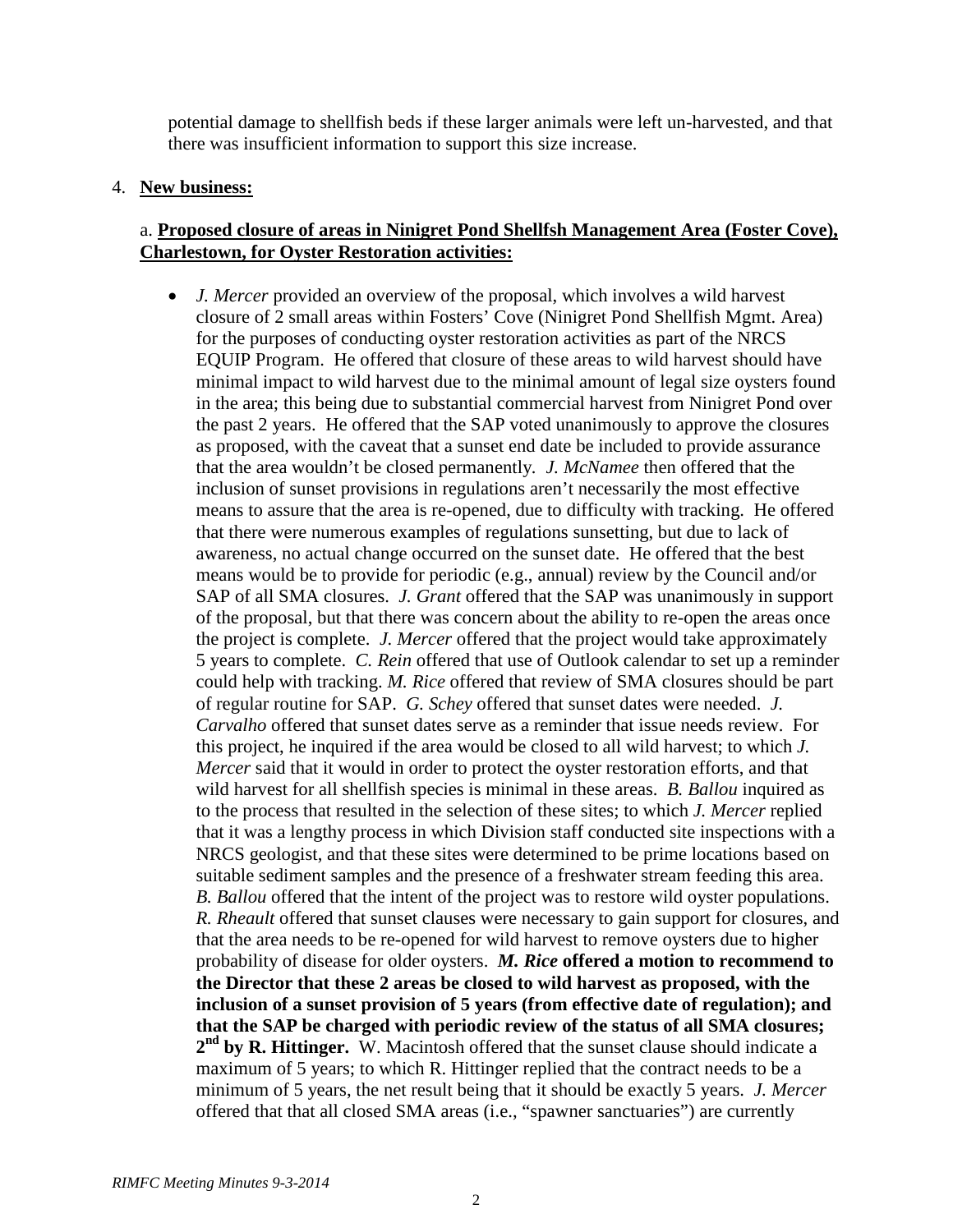being reviewed to determine if the intended goals are being met. **The motion passed 8 – 0.**

• **SAP verbal report:** *J. Grant* provided a verbal report of the 8/27 meeting; namely the review of the oyster restoration sites in Foster Cove, four aquaculture lease applications, and the winter harvest schedule in selected Shellfish Management Area; details of which will be reflected in the SAP meeting minutes that will be prepared and submitted to Council for review and discussion at the October meeting.

#### b. **Spiny Dogfish Conservation Equivalency (C/E) Proposal:**

*K. Booth* provided an overview of the Groundfish AP meeting, namely a discussion of the potential of proposing a Spiny dogfish Conservation Equivalency proposal to the ASMFC in October. He offered that roughly 15 million pounds were un-harvested in the Northeast sector, and that a proposed CE program would entail opening an aggregate program of 28,500 pounds/week, which is approximately 80% of daily quota for that period, with an August closure. This would allow fishermen to harvest dogfish when fishing for Cod, with fewer discards, and also to target dogfish during slower fishing periods for other species. He offered that Maine and New Hampshire were interested in a similar program, and that a RI Program should be consistent with those state's programs. He offered that the aggregate program would end when 80% of the quota is harvested, but the daily limit would still be available for harvest, which would allow for the harvest of the 15 million un-harvested pounds. He offered that if desired to proceed with a proposal, the Division would need to draft the proposal and submit to the ASMFC in October. *B. Ballou* offered that once a draft proposal is submitted for approval to ASMFC, and subsequently receives approval, that the Division would then need to draft regulations to proceed through the normal public notice/hearing process. *B. Ballou* offered that at such time if the proposal was to move forward there would be greater detail and an action item for vote at subsequent Council meetings. This discussion was for preliminary conceptual and informational purposes only; no action or decisions were necessary at this time. *J. McNamee* offered that data is presently coming in, which will then be used to form the proposal. *B. Ballou* inquired if the proposal would be for state waters only; to which *J. McNamee* confirmed. *J. Grant* offered that the disparity between federal and state waters should be reviewed.

## c. **Director's LEAN initiative – continued discussion from last meeting and proposed meeting re-structuring:**

*J. McNamee* provided a summary of the proposal, with more emphasis (from last meeting) as to specifics of how the new structure would look like for the November public hearing. He offered that "gaps" identified in the LEAN process showed a need for improvement in the RIMFC/DEM regulatory process in terms of number of meetings and methodology for presenting information and soliciting feedback from the public and Council. He offered that the current process has shown to be inefficient in terms of soliciting input, mainly due to number of meetings. He offered that the most significant change being proposed was to suspend the current AP meetings that normally occur within weeks of the hearing, and move to a workshop format that would take place immediately prior to the hearing; the goal being more concise and current information presented in a single meeting, thus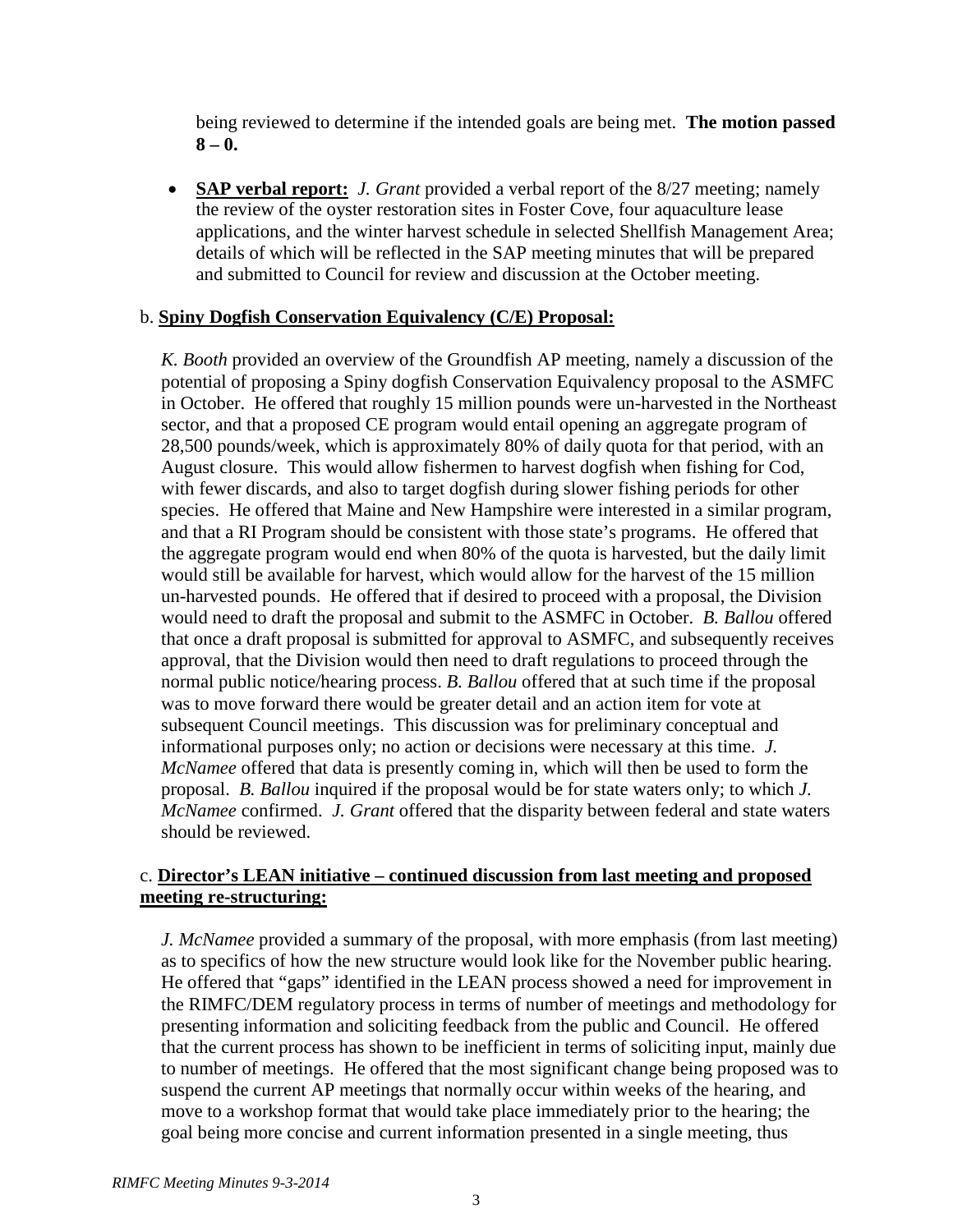hopefully generating better attendance, and thus better discussion. He offered that the workshop presentations would be provided several days in advance as possible; and also that the public comment period will be extended beyond the hearing date to allow for time to formulate and submit comments and proposals. He offered a proposed additional benefit of the new structure in terms of AP structure; in that attendance and membership would no longer be necessary, which would solve on-going attendance problems, and would also provide for equal input, the feeling by some non-members that their voice is not equally heard. He added that the same information normally presented at the AP meetings will be presented at the workshop, though in a more standardized and concise format. He offered that the proposed new structure should also help to alleviate the current problem of re-discussing the same topic several times at different meetings, thus adding efficiency; and also that as the Council members would be present at the workshop/hearing (rather than the AP meetings), they would be hearing the discussion first hand, rather than a summarized report. He ended by offering that both the IAC and Shellfish AP would need to remain intact, and there are no changes proposed for these two panels at this time. *L. Mouradjian* offered a brief statement for the Director, as she was unable to attend, that summarized the LEAN initiative as a means to provide clear, predictable, and reliable processes, and to re-focus staff time and expertise on important technical work rather than administration of programs, which should ultimately result in more timely and better informed decisions. *J. McNamee* offered that the IAC, while currently utilized mainly for Licensing matters, could be used for any matters deemed appropriate by the Council. *B. Ballou* concurred that the IAC can be utilized as a discussion panel for any topic. *W. Macintosh* recommended that this trial should also be tried for recreational matters, in order to understand fully how the structure would work for both commercial and recreational issues; to which *J. McNamee* concurred and offered that the hearing for recreational regulations is normally held in February. *S. Parente* offered that he was concerned about possible contentious issues, and how it may be difficult to adequately address all public hearing matters if a particular issue were to dominate a meeting. *J. McNamee* answered that this would hopefully be alleviated by both the notification of the presentations in advance of the workshop/hearing, thus allowing for better preparation by interested persons, and by extending the public comment period beyond the date of the hearing, thus allowing for time to further discuss the topic with staff and allow for submittal of comments and proposals. He also noted that the new procedure for noticing the Council agendas and information (i.e., the "ePacket"), which was previously unavailable to the general public, would help to better inform the public and thereby allowing for ample time for the public to digest a particular matter. *R. Rheault* and *D. Ghigliotty* both expressed concern about contentious issues dominating a meeting. *B. Ballou* offered that it was hoped this at the new structure would help with avoiding this problem by disseminating information better, and by structuring meetings efficiently. *P. Brodeur* offered that he was concerned that the Lobster AP was a good means to involve lobster fishermen with proposed regulations. *W. Macintosh* offered that the new structure would not preclude an advisory/focus meeting from taking place. *K. Booth* offered concern that if could be difficult to address all hearing matters if a particular matter required a lengthy discussion. *J. McNamee* answered that good time management will be critical. *C. Rein* offered that focus groups, fishermen groups, could also meet on their own in order to vet a particular issue and prepare for the workshop/hearing. *J. Grant* offered that it will need to be determined as issues arise and regulations are proposed, what the most appropriate means is in order to best reach out to the affected parties and solicit the best input, and that an advisory panel could still be used if determined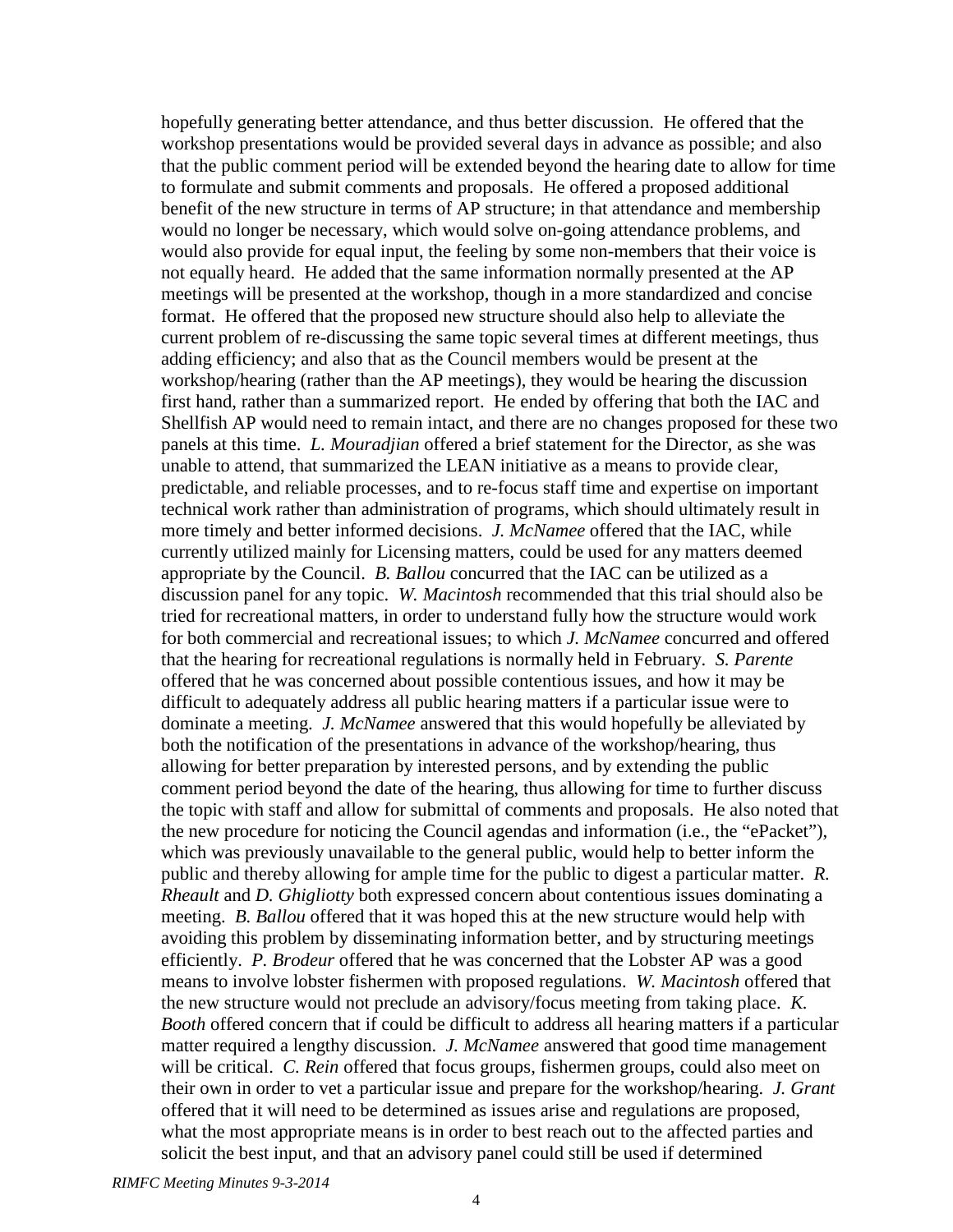appropriate by the Council. *M. Rice* offered that contentious issues shouldn't be a regular occurrence and could be properly managed by a Chair/facilitator. *R. Hittinger* offered the example of the fluke sector program and the lengthy discussion that resulted. He offered that a special workshop/meeting could be added at the pleasure of the Council to address such matters. *J. McNamee* offered that issues such as lobster are not part of the regular annual hearing cycle, and can therefore be handled differently in terms of meetings and public input. *B. Ballou* offered that the current process has resulted in issues being discussed and re-hashed multiple times over several meetings, resulting in inefficiencies, and that the new structure is meant to alleviate these inefficiencies and provide for more productive and concise meetings. *D. Monti* **offered a motion to recommend approval for a trial for the new structure, for both commercial issues in November and, if successful, also for recreational issues in February/March; 2nd by** *M. Rice***. The motion passed unanimously 8 – 0.**

## d. **Winter Flounder:**

*K. Booth* offered that the issue involves the large disparity in possession limit between state (50 lbs/day) and federal waters (5,000 lbs/day), and how this is a concern for many fishermen. He offered that while the state possession limit was set in an effort to restore the health of the fishery, the federal waters possession limit may be hurting this effort. To address this issue, he would like to approach ASMFC to reduce the federal possession limit. *B. Ballou* noted that this has been attempted in the past unsuccessfully. He offered that it could be tried again and would look into the next ASMFC agenda, and that this matter would be added to the next Council agenda as an action item. *J. Grant* offered that it is the NEFMC that regulates this possession limit, and that body would therefore need to be approached to address this matter. *J. Carvalho* offered that the Winter Flounder fishery was historically a state waters fishery, that Rhode Island has implemented extreme conservation measures over an extended period of time and that there is a great disparity between state and federal possession limits. He offered that this matter should be aggressively pursued in terms of approaching ASMFC to increase the states' fifty pound possession limit and that the state could ill afford the loss of access to this resource. J. Carvalho suggested that the Council request from the Director a letter directed to the ASMFC in support of this issue. *J. Grant* offered that the federal fishery is managed by quota and therefore closes once quota reached, as opposed to state waters, which remains open.

## 5. **FYI items:**

- a. **ASMFC Summer 2014 report:** *B. Ballou* highlighted that a ASMFC hearing on Striped bass will be occurring on September  $17<sup>th</sup>$ ; and that a public information document on Cancer crabs has been developed, which may be a precursor to management plan for this fishery, and that there is a public hearing on September  $25<sup>th</sup>$  regarding this matter; and MAMFC and ASMFC have jointly moving forward with a comprehensive amendment to the fluke management plan. A hearing has been tentatively scheduled for October  $8<sup>th</sup>$  on this matter.
- b. **Council letter to CRMC:** Letter from *B. Ballou* as Council Chair to CRMC offering objection to Bazarnick aquaculture lease application.